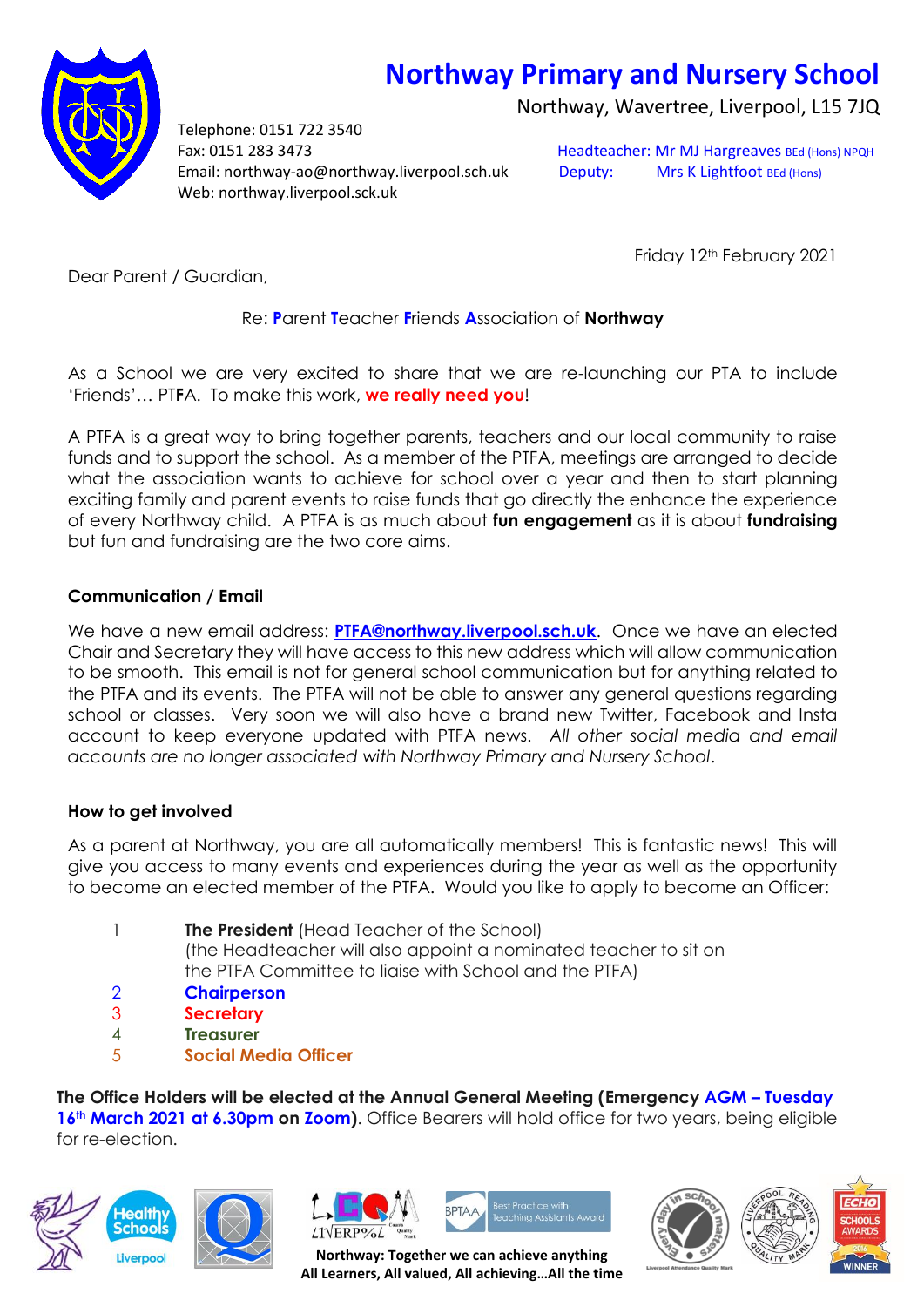

## **Job descriptions** – From Parent kind

## **The Chair of the PTFA**

The Chair directs your meetings, making sure everyone's views are heard and everyone is involved in the meeting. He or she should make sure all committee members are familiar with the association's constitution, and their role and responsibilities as a committee member and trustee (all committee members are automatically trustees if you are Charity registered).

### **Duties and key responsibilities**

- Prepares for meetings (with the Secretary)
- Invites committee members, parents and staff
- Suggests items for the agenda
- Identifies outstanding items from last meeting
- Prepares introductions for any new members attending
- Sets the ground rules for meetings and makes sure they are inclusive and efficient
- Delegates tasks to other members and volunteers, and checks they are completed
- Liaises with the school and requests a 'wish list' for the committee to agree what to fund
- Ensures the committee fulfils its role in respect of governance of the association as set out in the constitution, for example holding an AGM, election of committee, working with the Treasurer to ensure annual returns are completed if the PTA is Charity registered
- Ensures any decisions made are clear, fit the objects of the association and by agreement of the committee as per your constitution.
- The Chair cannot make decisions alone all decisions are made by the committee as a whole.
- Writes the annual report for the association (with the Secretary)
- Can be a signatory on the PTA bank account (along with at least one other committee member)
- Making sure the association is GDPR compliant

#### **Key skills**

- Confident and assertive –able to control meetings and call to order when necessary, making sure everyone has an opportunity to speak.
- Ability to remain impartial make sure contributions are brief and ensure everyone's views are respected.
- Calm, friendly and approachable as the main point of contact for the PTA for the school and parents the Chair must be inclusive and make sure everyone feels welcome.
- Organised and able to delegate most PTAs have lots of activities going on and the Chair should make sure the workload is shared and tasks are completed as agreed.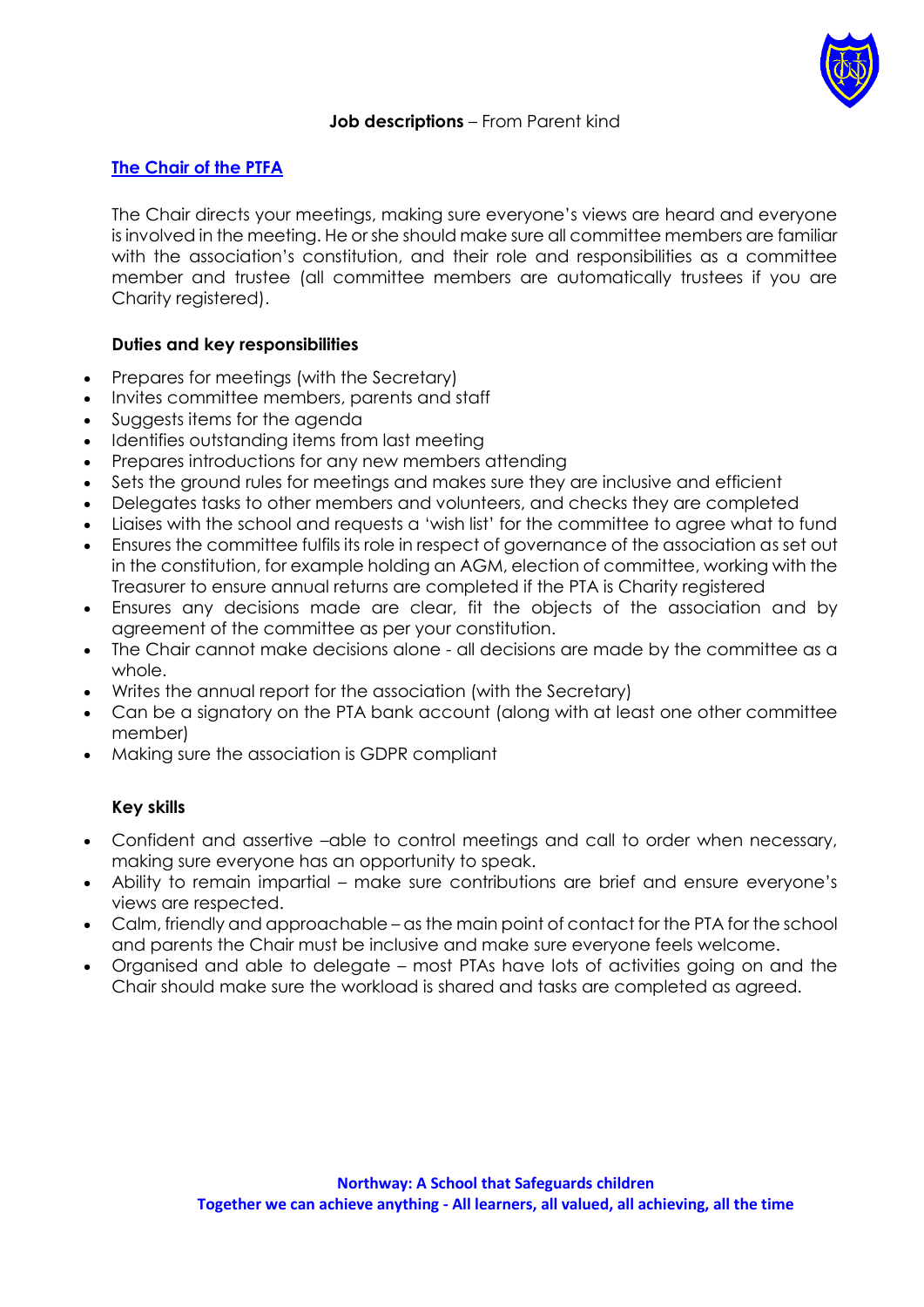

## **The Treasurer of the PTFA**

## **Main purpose of the role**

The Treasurer ensures accurate financial records are kept and best practice procedures are followed for counting money, banking and making payments. He or she should keep the committee updated with regular reports, and ensure end of year reports are completed for the association's AGM and (if applicable) the Charity Commission annual return.

## **Duties and key responsibilities**

- Keeps up to date and accurate financial records.
- Presents financial updates at each committee meeting.
- Manages the PTA bank account and holds the association cheque book.
- Arranges changes of signatories on the association bank account.
- Ensures all bank cards, cheque books and paying books are accounted for and obtained from any individual leaving the PTA.
- Ensures best practice procedures for counting and banking money after events are in place and followed.
- Makes approved payments.
- Ensures procedures for making approved payments and claiming approved expenses are followed by all committee members.
- Prepares annual treasurers report for AGM and arranges an independent examination of the association accounts.
- Completes the Charity Commission annual return.
- Manages Gift Aid (or assists the committee member responsible for managing Gift Aid).
- Ensure you have read a copy of your associations Insurance Policy Summary, detailing cash cover and adhere to any guidelines.
- Review financial statements every month.
- Financial Position reporting is a standing monthly agenda item.
- More than one person can access bank statements online.
- If you have online banking or have opted out of receiving paper statements, consider getting paper statements reinstated from the bank to feature in monthly update.
- Fully review financial position at least quarterly.
- Check all expenses and receipts tally to Balance Sheet / Accounting software.
- Adopt an acceptable, universally agreed financial thresholds (see suggested matrix below).
- Ensure proper financial reporting routines are observed and understood by all members.
- **Important:** Charity law requires all charity trustees to prepare annual accounts for their charity.
- These accounts are subject to an independent review.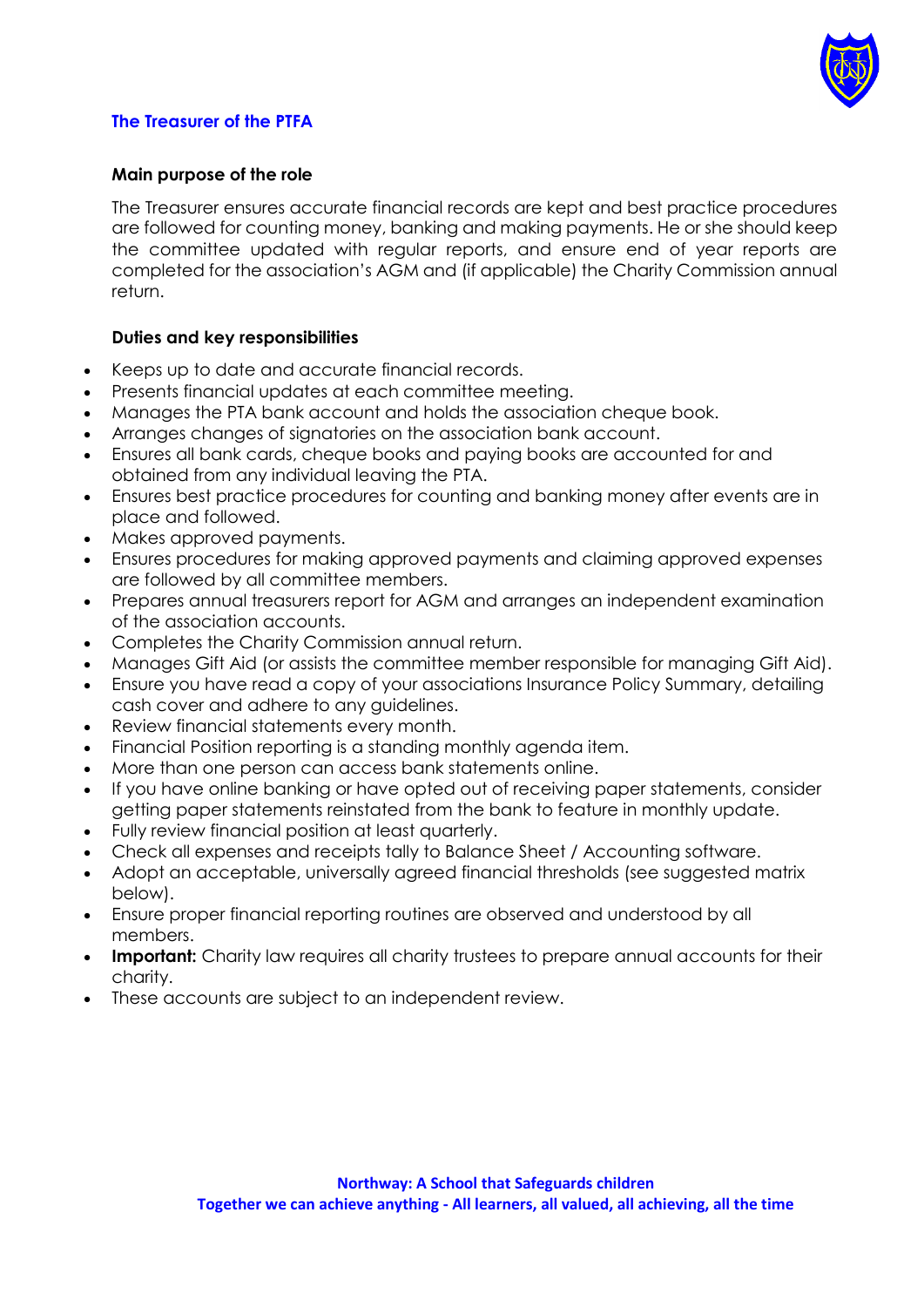

## **The Secretary of the PTFA**

## **Main purpose of the role**

The Secretary supports the Chair to build effective communication links between the school and the association and maintains accurate records (see below).

#### **Duties and key responsibilities**

- Prepares for meetings (with the Chair)
- Takes minutes at meetings, recording attendance, action points, decisions and proposals
- Circulates approved minutes, along with a reminder of any actions agreed
- Maintains association records
- Making sure that the association is GDPR compliant
- Updates trustee details with Charity Commission (as appropriate)
- Assists the Chair writing the annual report for the association
- May be a signatory on the PTA bank account (along with at least one other committee member)
- Handles written and email correspondence received for the association

## **Key skills**

- Organised and efficient keeps accurate records in a format that can easily be handed over to successor.
- Good listener able to identify key discussion points, actions and agreements at meetings to accurately record in minutes.
- Calm, friendly and approachable –able to communicate confidently with the school and committee.

## **The Social Media Officer of the PTFA**

#### **Main purpose of the role**

The Social Media Officer supports the Association to build effective social media communication links between the school, the association and wider community and maintains a watchful eye on all social media interactions.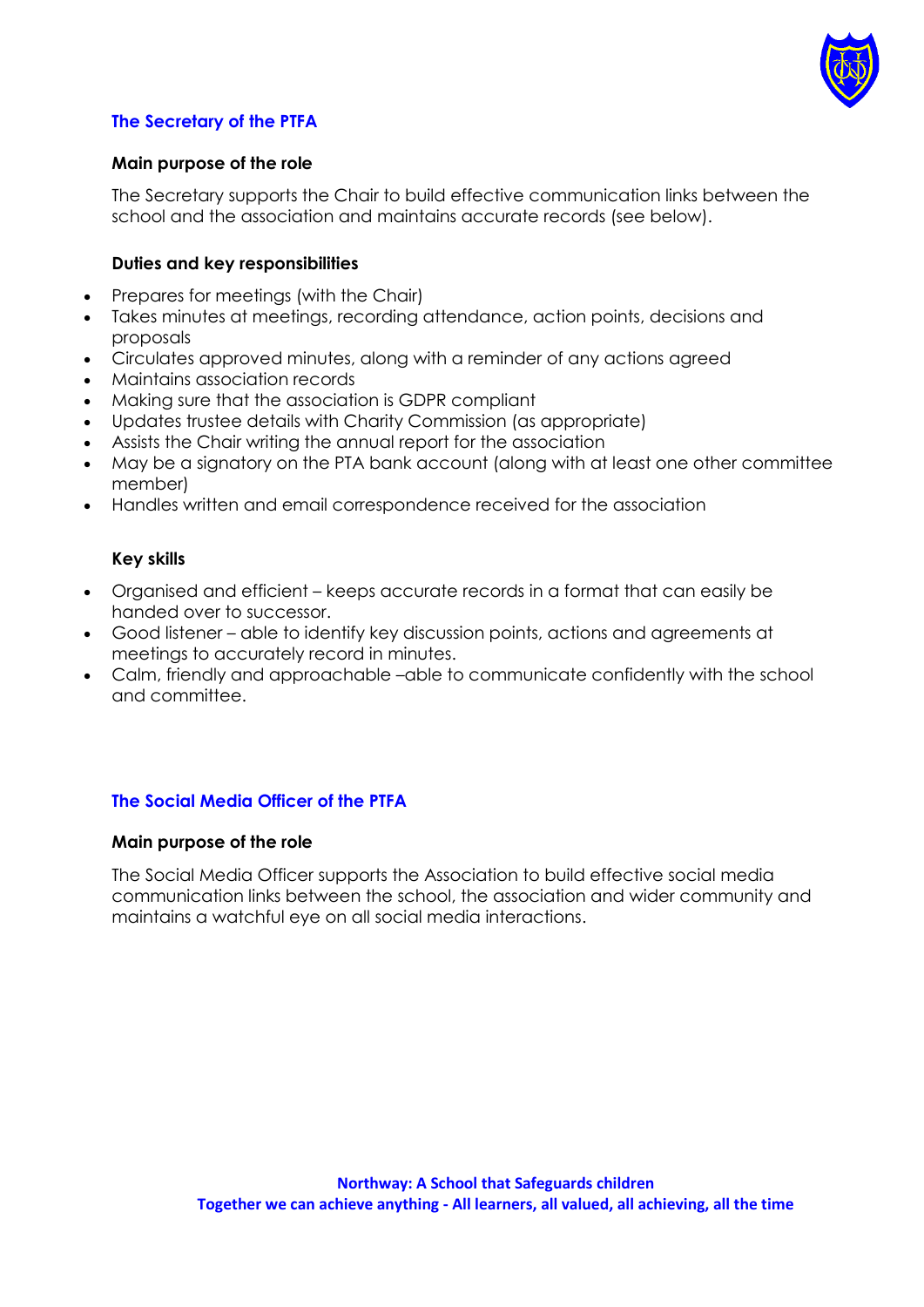

### **Role of Committee member**

All committee members are elected by the members of the association at the AGM and hold their position for one year until the next AGM. They must be members of the Association, to be nominated and elected for the role.

The committee is made up of Officers and Ordinary committee members. The Officer roles are usually the Chair, Treasurer and Secretary. All other members elected to the committee are Ordinary Committee members, whether they have titles will be down to the committee to decide.

The Ordinary committee members are equally legally responsible for the control of the Association, its property and its funds as the Officer roles. They are also trustees of the Charity, if your Association is a registered charity, and can be signatories on the bank account.

As a committee member they have voting rights in committee meetings to make decisions on behalf of the Association.

This role is a good introduction to the committee for those who wish to be fully involved in the Association but maybe are just finding their feet and don't want to commit to an Officer role.

Committee members could be given extra roles to help support the Officer roles, for example managing the Association Facebook page – a Social Media Co-Ordinator, helping new parents become involved in school life or recruiting existing parents to volunteer at events, maybe as a Class Representative.

Sub-Committees are often used to organise key events such as the Summer Fair, Ladies Pamper Evening or Christmas Gift Sale. A sub-committee always has to have a committee member involved, who can report back to the committee.

It's made up of committee members (at least one) and members (your regular volunteers) and always has to have a committee member involved who can report back to the committee, the committee members still have overall responsibility and will still have to make any final decisions.

### **IF YOU ARE INTERESTED – PLEASE STAND AND BECOME NOMINATED TO BE ELECTED WE NEED YOU!**

**Nomination sheet will be sent in a new document to return to [PTFA@northway.liverpool.sch.uk](mailto:PTFA@northway.liverpool.sch.uk)**